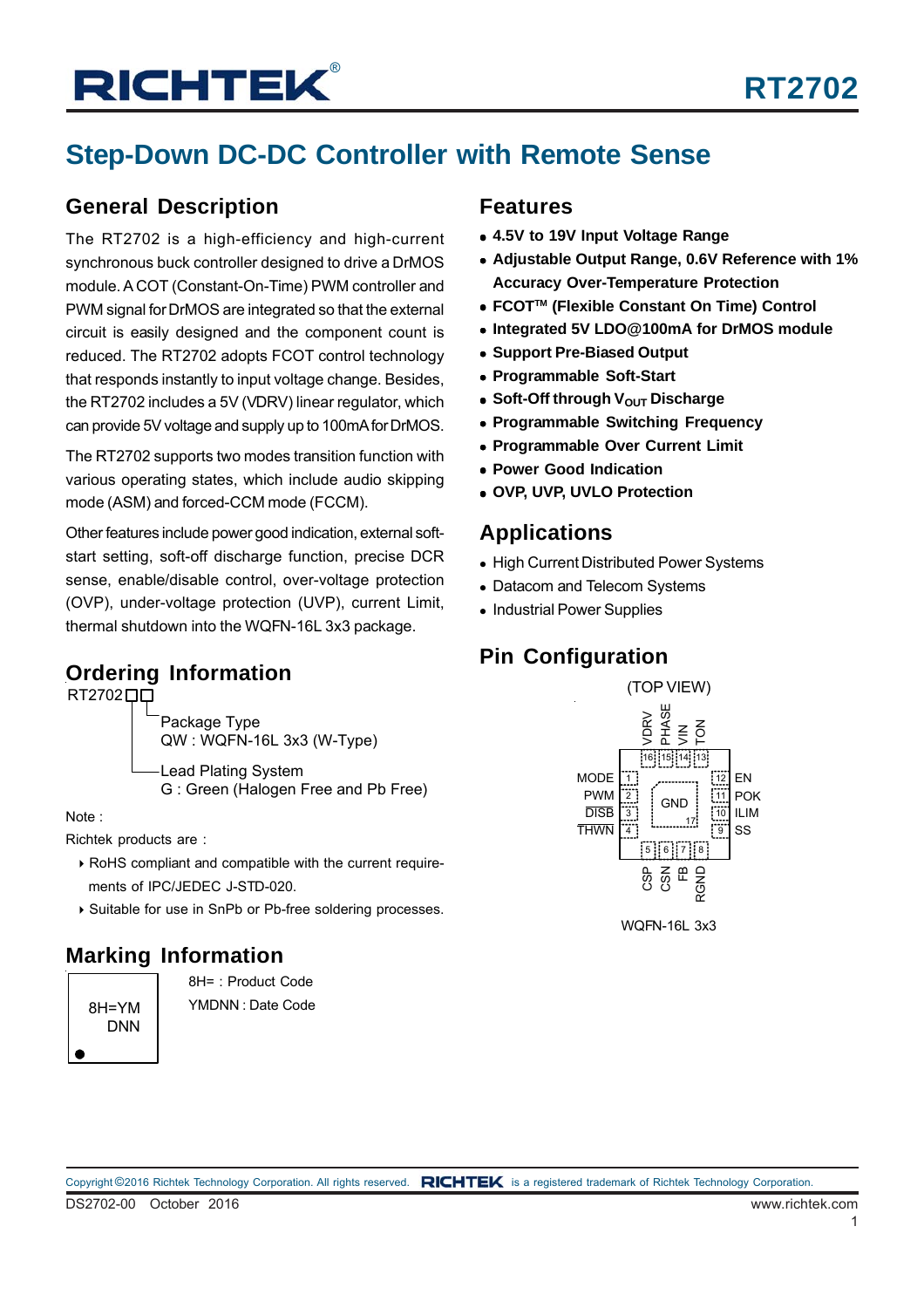

### **Functional Pin Description**

| Pin No           | <b>Pin Name</b> | <b>Pin Function</b>                                                                                                                                                                                                                                                                                                                                                                                      |  |  |
|------------------|-----------------|----------------------------------------------------------------------------------------------------------------------------------------------------------------------------------------------------------------------------------------------------------------------------------------------------------------------------------------------------------------------------------------------------------|--|--|
| 1                | <b>MODE</b>     | Operation mode detection input.                                                                                                                                                                                                                                                                                                                                                                          |  |  |
| $\overline{2}$   | <b>PWM</b>      | Logic gate driver. This pin provides PWM signal for the gate drive.                                                                                                                                                                                                                                                                                                                                      |  |  |
| 3                | <b>DISB</b>     | External driver enable. Enable external driver when DISB is high, and disable<br>external driver when DISB is low.                                                                                                                                                                                                                                                                                       |  |  |
| 4                | <b>THWN</b>     | Thermal shutdown detection input. DISB goes low when THWN is less than<br>trip level.                                                                                                                                                                                                                                                                                                                    |  |  |
| 5                | <b>CSP</b>      | Non-inverting input of current sense amplifier.                                                                                                                                                                                                                                                                                                                                                          |  |  |
| 6                | <b>CSN</b>      | Inverting input of current sense amplifier. Connect a R <sub>CS</sub> from this pin to the<br>current sensing R/C network for adjusting the over current trip threshold. VOUT is<br>also discharged by this pin when system is shut down or any protection is<br>toggled. Resistance of the discharge switch is around $30\Omega$ .                                                                      |  |  |
| $\overline{7}$   | <b>FB</b>       | Feedback pin. This pin is the negative input node of the PWM comparator.                                                                                                                                                                                                                                                                                                                                 |  |  |
| 8                | <b>RGND</b>     | Remote ground sense. This pin is intended to connect to the negative side of the<br>load for remote sensing.                                                                                                                                                                                                                                                                                             |  |  |
| 9                | SS              | External soft-start pin. Achieve programmable soft-start time function, also have<br>a default internal soft-start time 3ms for minimum soft-start time. DO NOT force<br>this pin lower than 1.2V, otherwise soft-start procedure won't be finished. Refer<br>to "Application Information" for further description.                                                                                      |  |  |
| 10               | <b>ILIM</b>     | The 1.2V buffered output for current limit adjustment. Connect a RILIM between<br>this pin and GND to set the over-current threshold corresponding to R <sub>CS</sub> .                                                                                                                                                                                                                                  |  |  |
| 11               | <b>POK</b>      | Open drain power good indicator. High impedance indicates power is good.                                                                                                                                                                                                                                                                                                                                 |  |  |
| 12               | EN              | Enable control input. The device enters its $20\mu A$ supply current shutdown mode<br>if EN is less than the EN input falling edge trip level and does not restart until EN<br>is greater than the EN input rising edge trip level. Connect EN to VIN for<br>automatically startup. EN can be connected to VIN through a resistive voltage<br>divider to implement a programmable under-voltage lockout. |  |  |
| 13               | <b>TON</b>      | On-time/switching frequency adjustment input. Connect a resistor to VIN for<br>adjusting switching frequency. And connect an another 100pF ceramic capacitor<br>between TON and ground is optional for noise immunity enhancement.                                                                                                                                                                       |  |  |
| 14               | <b>VIN</b>      | Power supply input.                                                                                                                                                                                                                                                                                                                                                                                      |  |  |
| 15               | <b>PHASE</b>    | Switching node Input for zero current detection. Also provide $V_{\text{OUT}}$ information<br>through PHASE pin to on-time generation circuit.                                                                                                                                                                                                                                                           |  |  |
| 16               | <b>VDRV</b>     | Output bypass for the 5V regulator. Connect a low-ESR bypass ceramic<br>capacitor of $4.7\mu$ F from this pin to GND.                                                                                                                                                                                                                                                                                    |  |  |
| 17 (Exposed Pad) | <b>GND</b>      | Ground. The exposed pad must be soldered to a large PCB and connected to<br>GND for maximum thermal dissipation.                                                                                                                                                                                                                                                                                         |  |  |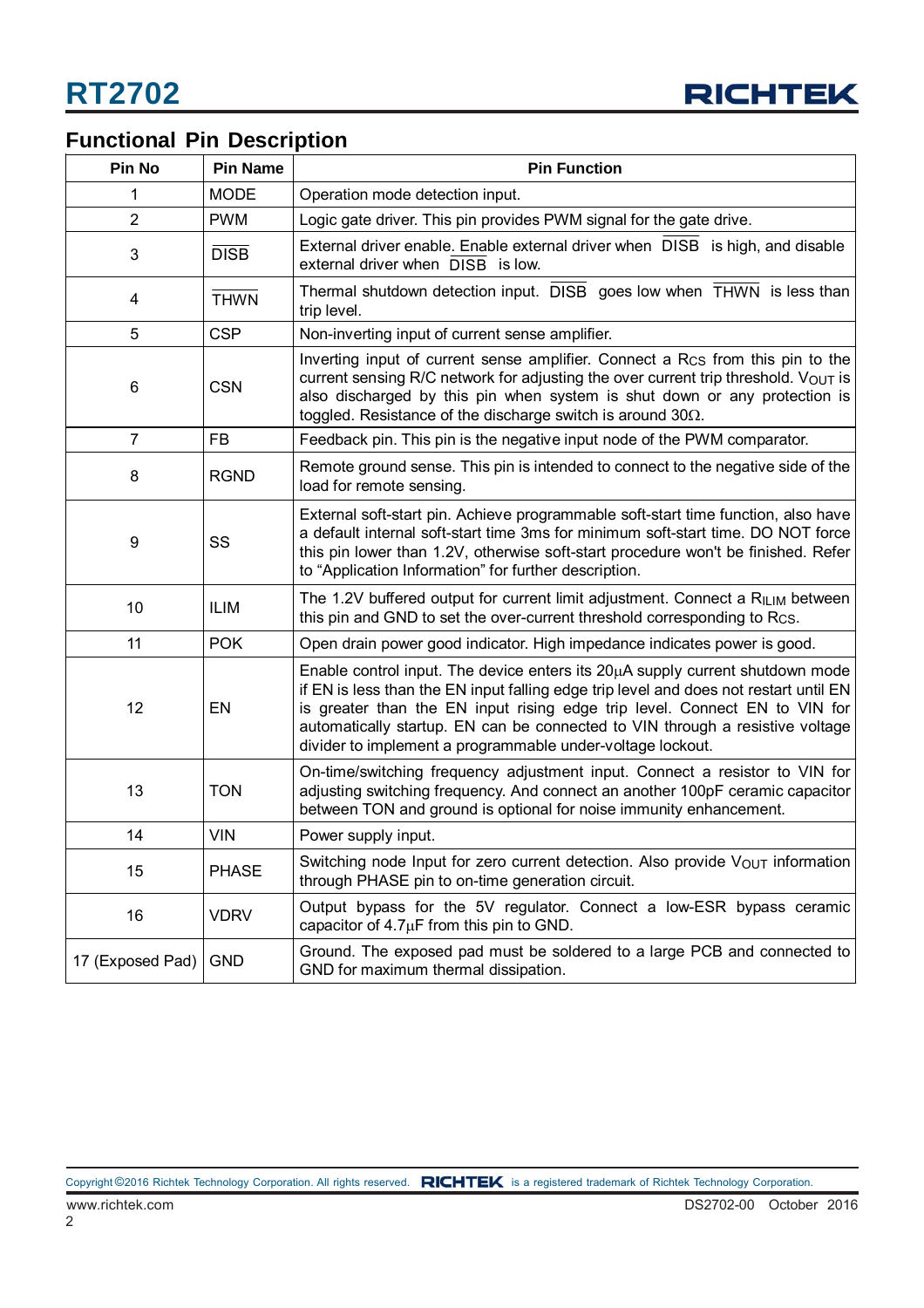### **Functional Block Diagram**

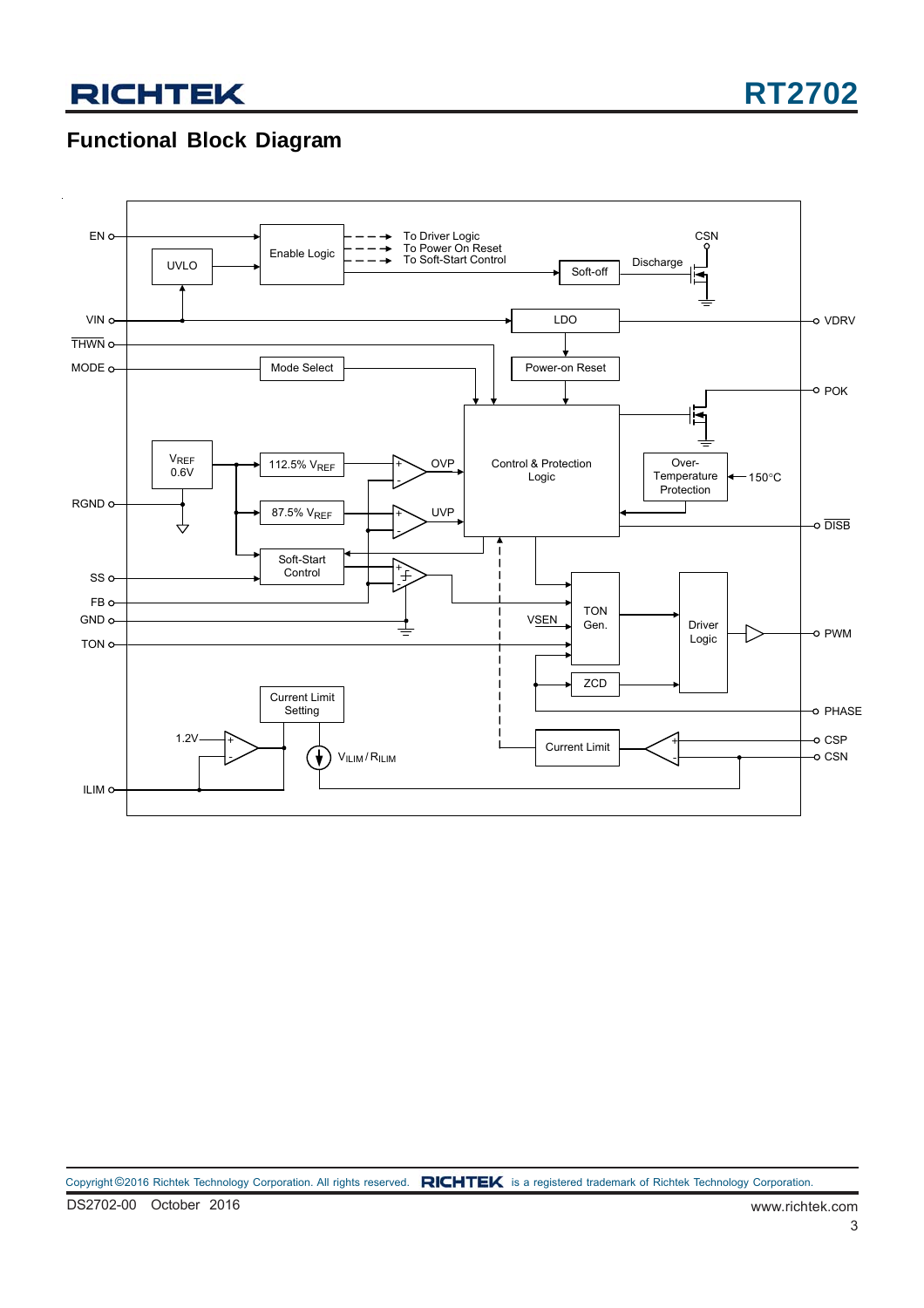### **Operation**

The RT2702 includes a constant on-time synchronous step-down controller and a linear regulator.

#### **Buck Controller**

In normal operation, the high-side N-MOSFET of DrMOS is turned on when the  $V_{FB}$  is lower than  $V_{REF}$ , and is turned off after the internal one-shot timer expires. While the high-side N-MOSFET of DrMOS is turned off, the low-side N-MOSFET of that is turned on to conduct the inductor current until next cycle begins.

#### **Soft-Start**

For internal soft-start function, an internal current source charges an internal capacitor to build the soft-start ramp voltage. The output voltage will track the internal ramp voltage during soft-start interval. For external soft-start function, an additional capacitor, connected between SS pin and GND, will be charged by a current source and determines the soft-start time. The RT2702 will track the slower one soft-start ramp during soft-start process.

#### **POK**

The power ok is the output of open-drain buffer. When the soft-start process is finished, this pin becomes high impedance.

#### **Current Limit**

The current limit circuit employs a unique "valley" current sensing algorithm. If  $V_{CSP}$  is higher than  $V_{CSN}$ , the PWM is not allowed to initiate a new cycle. Thus, the current to the load exceeds the average output inductor current, eventually, output drops lower than the under-voltage protection threshold, inducing IC shutdown.

#### **Over-Voltage Protection (OVP) & Under-Voltage Protection (UVP)**

The output voltage is continuously monitored for overvoltage and under-voltage conditions. When the voltage of FB pin exceeds over-voltage threshold (112.5% of  $V_{REF}$ ). the PWM signal goes low. When it is less than 87.5% of V<sub>REF</sub>, under-voltage protection is triggered and then the DISB signal will be pulled low to disable DrMOS. The controller begins hiccup procedure and restart up after 20ms.

#### **VDRV**

Internal LDO turns on When the  $V_{\text{IN}}$  and EN voltage exceed the POR rising threshold, respectively. Provide 5V supply voltage at VDRV pin.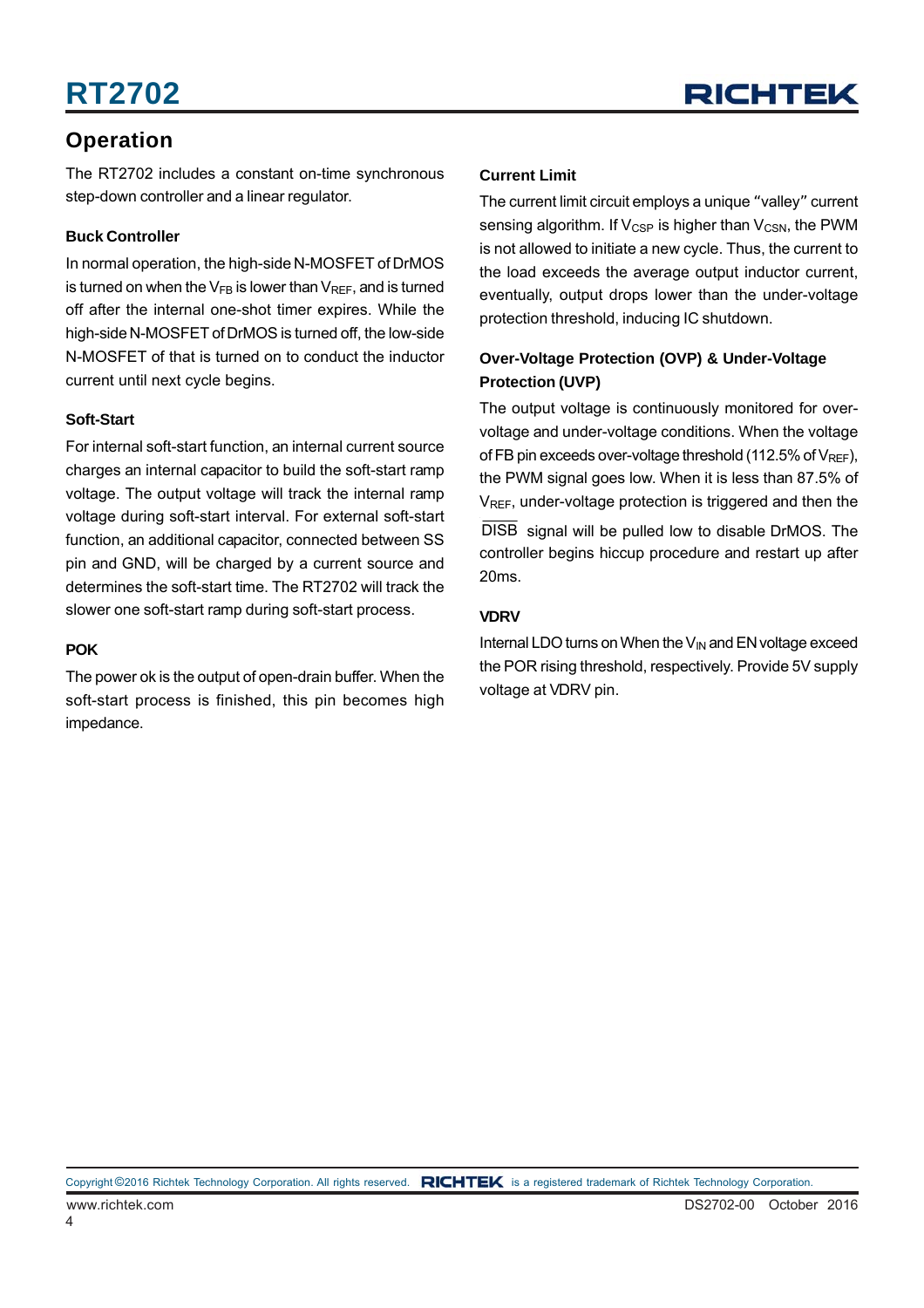## **RT2702**

### **Absolute Maximum Ratings** (Note 1)

| $\bullet$ PHASE to GND                         |  |
|------------------------------------------------|--|
|                                                |  |
|                                                |  |
|                                                |  |
|                                                |  |
|                                                |  |
| • Power Dissipation, $P_D @ T_A = 25^{\circ}C$ |  |
|                                                |  |
| • Package Thermal Resistance (Note 2)          |  |
|                                                |  |
|                                                |  |
|                                                |  |
|                                                |  |
|                                                |  |
| • ESD Susceptibility (Note 3)                  |  |
|                                                |  |
|                                                |  |

### **Recommended Operating Conditions** (Note 4)

### **Electrical Characteristics**

( $V_{IN}$  = V<sub>EN</sub> = 6V, R<sub>TON</sub> = 390k $\Omega$ , T<sub>A</sub> = -40°C to 105°C, unless otherwise specified)

| <b>Parameter</b>                   | Symbol          | <b>Test Conditions</b>                    |     | <b>Typ</b> | <b>Max</b> | Unit   |  |  |
|------------------------------------|-----------------|-------------------------------------------|-----|------------|------------|--------|--|--|
| <b>Supply Operating Conditions</b> |                 |                                           |     |            |            |        |  |  |
| <b>VIN Voltage Range</b>           | V <sub>IN</sub> |                                           | 4.5 |            | 19         | V      |  |  |
| <b>VIN Supply Current</b>          |                 |                                           |     |            |            |        |  |  |
| <b>VIN Operating Current</b>       | lQ              | $V_{IN}$ = 6V, EN = high, $V_{FB}$ = 0.6V |     |            | 1          | mA     |  |  |
| <b>VIN Shutdown Current</b>        | Isp             | $V_{IN}$ = 6V, EN = low                   | --  |            | 40         | μA     |  |  |
| <b>VIN Supply Voltage</b>          |                 |                                           |     |            |            |        |  |  |
| VIN UVLO Start Threshold           | VIN_UVLO        | Rising                                    | --  |            | 4.5        | V      |  |  |
| VIN UVLO Hysteresis                | VIN,UVLO HYS    |                                           | --  | 500        | --         | mV     |  |  |
| <b>VDRV Regulator</b>              |                 |                                           |     |            |            |        |  |  |
| <b>VDRV Output Voltage</b>         | <b>VDRV</b>     | $V_{IN}$ > 5.5V, $I_{VDRV}$ < 35mA        | 4.8 | 5          | 5.3        | $\vee$ |  |  |
| <b>VDRV Output Voltage</b>         |                 | $4.5V < V_{IN} < 5.5V$ , IVDRV < 25mA     | 4   | 5          | 5.3        | V      |  |  |
| <b>VDRV Output Current</b>         | <b>IDRV</b>     | $V_{\text{DRV}}$ = 4V                     | 100 |            | --         | mA     |  |  |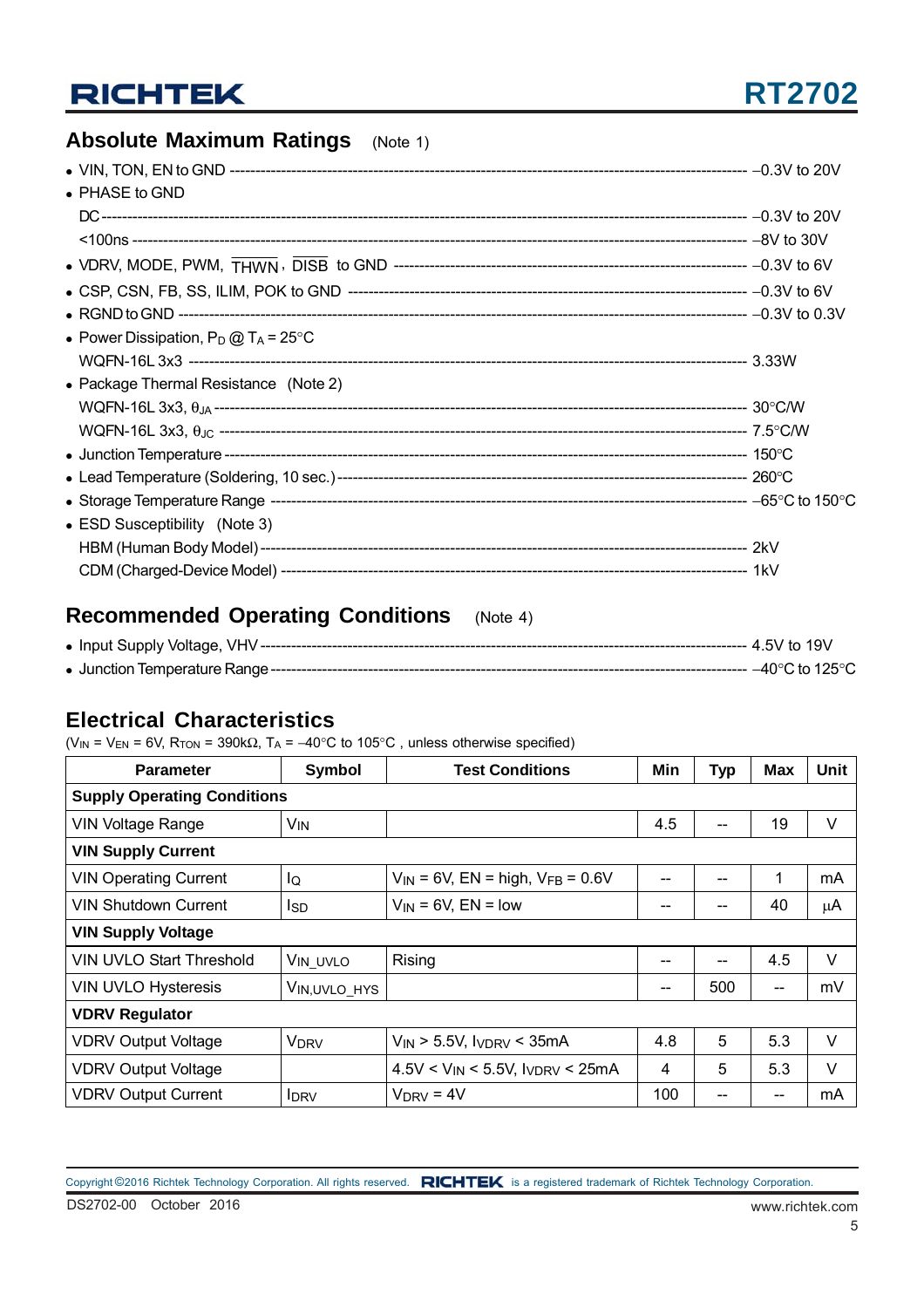

| <b>Symbol</b><br><b>Parameter</b>  |                                | <b>Test Conditions</b>                                             | Min                      | <b>Typ</b>               | <b>Max</b>               | <b>Unit</b> |  |  |  |
|------------------------------------|--------------------------------|--------------------------------------------------------------------|--------------------------|--------------------------|--------------------------|-------------|--|--|--|
| <b>VREF</b>                        |                                |                                                                    |                          |                          |                          |             |  |  |  |
| Internal Reference Voltage         | <b>VREF</b>                    | $T_A = 25^{\circ}C$                                                | 0.597                    | 0.6                      | 0.603                    | $\vee$      |  |  |  |
| <b>Output Voltage Accuracy</b>     | $\Delta V_{FB}$                | VFB to RGND excluding external<br>resistor divider tolerance       | -1                       |                          | 1                        | %           |  |  |  |
| <b>Switching Frequency Control</b> |                                |                                                                    |                          |                          |                          |             |  |  |  |
| <b>Switching Frequency</b>         | $f_{SW}$                       | $V_{IN}$ = 6V, $V_{OUT}$ = 1V,<br>$R_{\text{TON}}$ = 390k $\Omega$ | $\overline{\phantom{a}}$ | 500                      | $\overline{\phantom{a}}$ | kHz         |  |  |  |
| Minimum Turn Off Time (LG on)      | toff_MIN                       | $V_{FB} = 0.55V$                                                   | $\overline{\phantom{a}}$ | 275                      | 400                      | ns          |  |  |  |
| Minimum Skip Mode Frequency        |                                | V <sub>FB</sub> > 0.6V                                             | 20                       |                          | $-$                      | kHz         |  |  |  |
| <b>Soft-Start</b>                  |                                |                                                                    |                          |                          |                          |             |  |  |  |
| Soft Start Setting Current         | $I_{SS}$                       |                                                                    | 8                        | 10                       | 12                       | μA          |  |  |  |
| <b>Internal Soft Start</b>         | tss_int                        | $VSS$ = VDRV, 10% $VREF$ to 90%<br><b>VREF</b>                     | 1                        | 3                        | 5                        | ms          |  |  |  |
| Soft-Off                           |                                |                                                                    |                          |                          |                          |             |  |  |  |
| Soft Off Bleeding Resistor         | R <sub>DIS</sub>               |                                                                    | $-$                      | 30                       | --                       | $\Omega$    |  |  |  |
| <b>Over Current Protection</b>     |                                |                                                                    |                          |                          |                          |             |  |  |  |
| <b>VILIM Output Voltage</b>        | <b>VILIM</b>                   |                                                                    | 1.188                    | 1.2                      | 1.212                    | V           |  |  |  |
| Over Current Threshold Offset      | $V_{OC_OFS}$                   | $V_{CSP} - V_{CSN} = V_{ILIM} x (R_{CS}/R_{ILIM})$<br>$= 50mV$     | $-3$                     |                          | 3                        | mV          |  |  |  |
| Zero Current Threshold             | $V_{ZC}$                       | <b>GND - PHASE</b>                                                 | $-6$                     | --                       | $\overline{2}$           | mV          |  |  |  |
| <b>Protection and PGOOD</b>        |                                |                                                                    |                          |                          |                          |             |  |  |  |
| POK Output Voltage                 |                                | Logic low, sinking 4 mA                                            | $\overline{\phantom{a}}$ | $\overline{\phantom{a}}$ | 0.4                      | V           |  |  |  |
| <b>OVP Threshold</b>               | Vove                           | V <sub>FB</sub> rising                                             | 108.5                    | 112.5                    | 116.5                    | %           |  |  |  |
| <b>UVP Threshold</b>               | VUVP                           | V <sub>FB</sub> falling                                            | 83.5                     | 87.5                     | 91.5                     | %           |  |  |  |
| Power Good Low Delay               | t <sub>POK_DLY</sub>           |                                                                    |                          | 10                       | --                       | $\mu$ s     |  |  |  |
| <b>PWM Driving Capability</b>      |                                |                                                                    |                          |                          |                          |             |  |  |  |
| <b>PWM Source Resistor</b>         | $R_{\text{PWM\_SRC}}$          | V <sub>DRV</sub> to PWM                                            | $\overline{\phantom{a}}$ | $\overline{\phantom{a}}$ | 35                       | 32          |  |  |  |
| <b>PWM Sink Resistor</b>           | $R_{\text{PWM\_SK}}$           | PWM to GND                                                         |                          | --                       | 15                       | Ω           |  |  |  |
| Logic I/O                          |                                |                                                                    |                          |                          |                          |             |  |  |  |
| <b>EN Input Voltage</b>            | $V_{EN_OFF}$                   | Controller OFF                                                     | $\overline{\phantom{a}}$ | 0.925                    | ш.,                      | $\vee$      |  |  |  |
|                                    | $V_{EN_ON}$                    | Controller ON                                                      | $\overline{\phantom{a}}$ | $\mathbf{1}$             | --                       | $\vee$      |  |  |  |
| <b>MODE Input Voltage</b>          | $V_{MODE\_L}$                  | ASM (Audio Skipping Mode)                                          | --                       | --                       | 0.4                      | $\vee$      |  |  |  |
|                                    | V <sub>MODE_H</sub>            | <b>FCCM</b>                                                        | 1.2                      | --                       | --                       | V           |  |  |  |
| <b>THWN</b> Input Voltage          | V <sub>THWN</sub> _L           | PWM float, VDRV remains ON                                         |                          | --                       | 0.4                      | V           |  |  |  |
|                                    | V <sub>THWN_H</sub>            | Normal operation                                                   | $\overline{2}$           | --                       | $\overline{\phantom{a}}$ | V           |  |  |  |
| <b>DISB Output Resistor</b>        | V <sub>DISB</sub> _SRC         | <b>VDRV</b> to DISB<br>$\overline{\phantom{a}}$                    |                          | --                       | 55                       | Ω           |  |  |  |
|                                    | $V_{\overline{\sf{DISB}}\_SK}$ | <b>DISB to GND</b>                                                 | $\overline{\phantom{a}}$ | --                       | 30                       | $\Omega$    |  |  |  |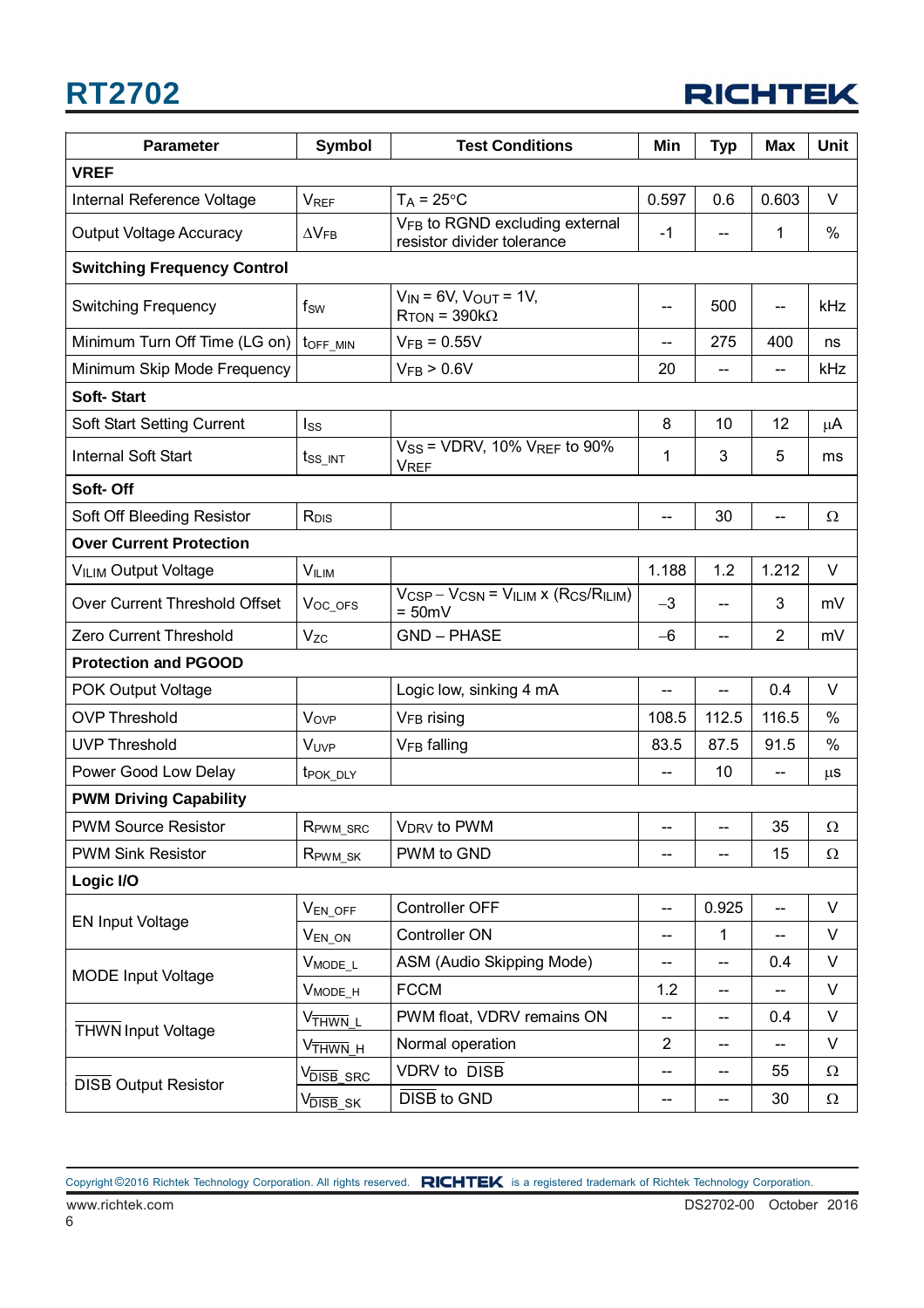## **RT2702**

| <b>Parameter</b>                   | Symbol | <b>Test Conditions</b> | Min | Typ | <b>Max</b> | Unit    |
|------------------------------------|--------|------------------------|-----|-----|------------|---------|
| <b>Thermal Shutdown</b>            |        |                        |     |     |            |         |
| <b>Thermal Shutdown</b>            | l sd   |                        | --  | 150 | $- -$      | $\circ$ |
| <b>Thermal Shutdown Hysteresis</b> | I∆Tsd  |                        | --  | 25  | $- -$      | $\sim$  |

- **Note 1.** Stresses beyond those listed "Absolute Maximum Ratings" may cause permanent damage to the device. These are stress ratings only, and functional operation of the device at these or any other conditions beyond those indicated in the operational sections of the specifications is not implied. Exposure to absolute maximum rating conditions may affect device reliability.
- Note 2. θ<sub>JA</sub> is measured under natural convection (still air) at T<sub>A</sub> = 25°C with the component mounted on a high effectivethermal-conductivity four-layer test board on a JEDEC 51-7 thermal measurement standard. θ<sub>JC</sub> is measured at the exposed pad of the package.

**Note 3.** Devices are ESD sensitive. Handling precaution is recommended.

**Note 4.** The device is not guaranteed to function outside its operating conditions.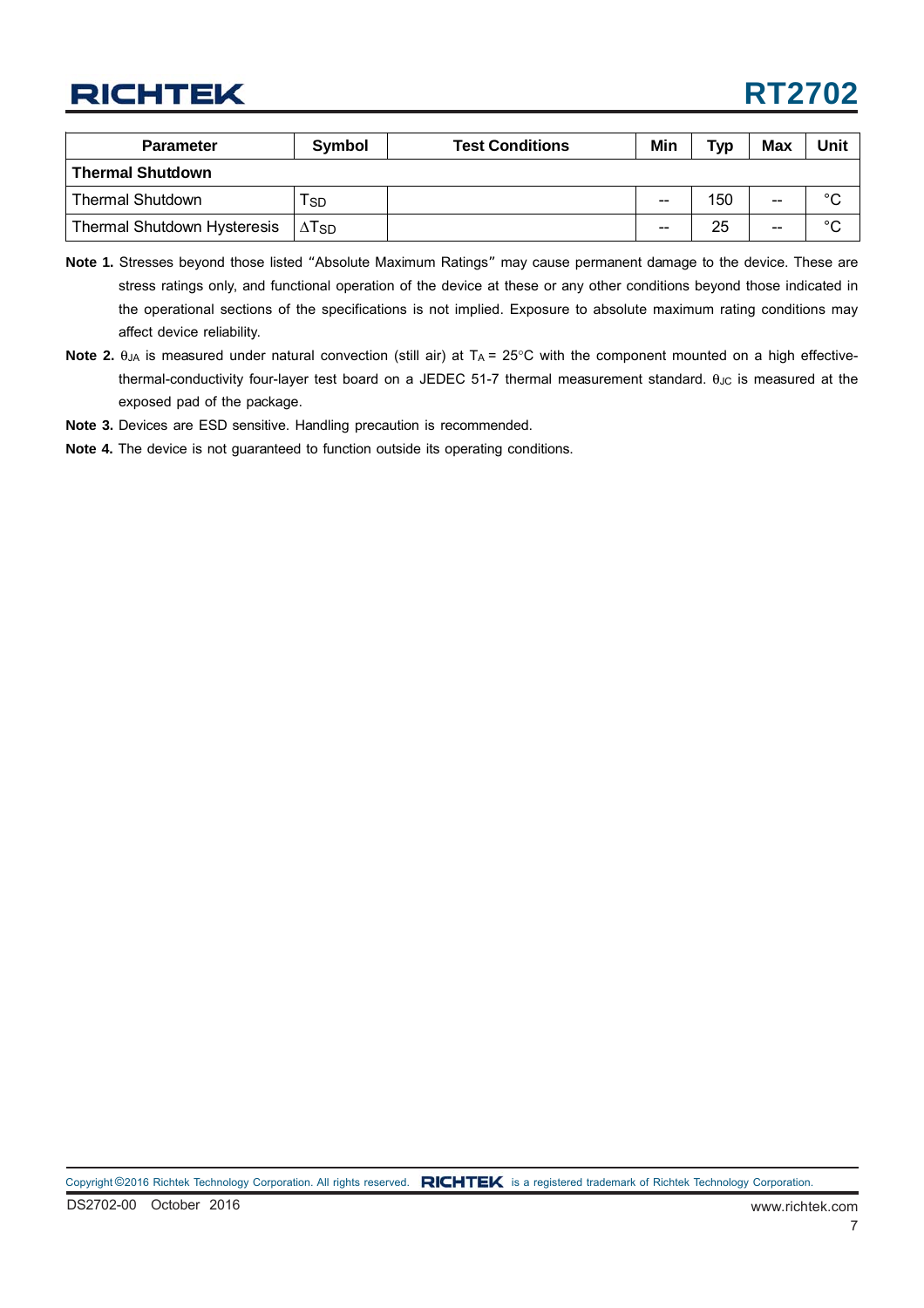### **Typical Application Circuit**

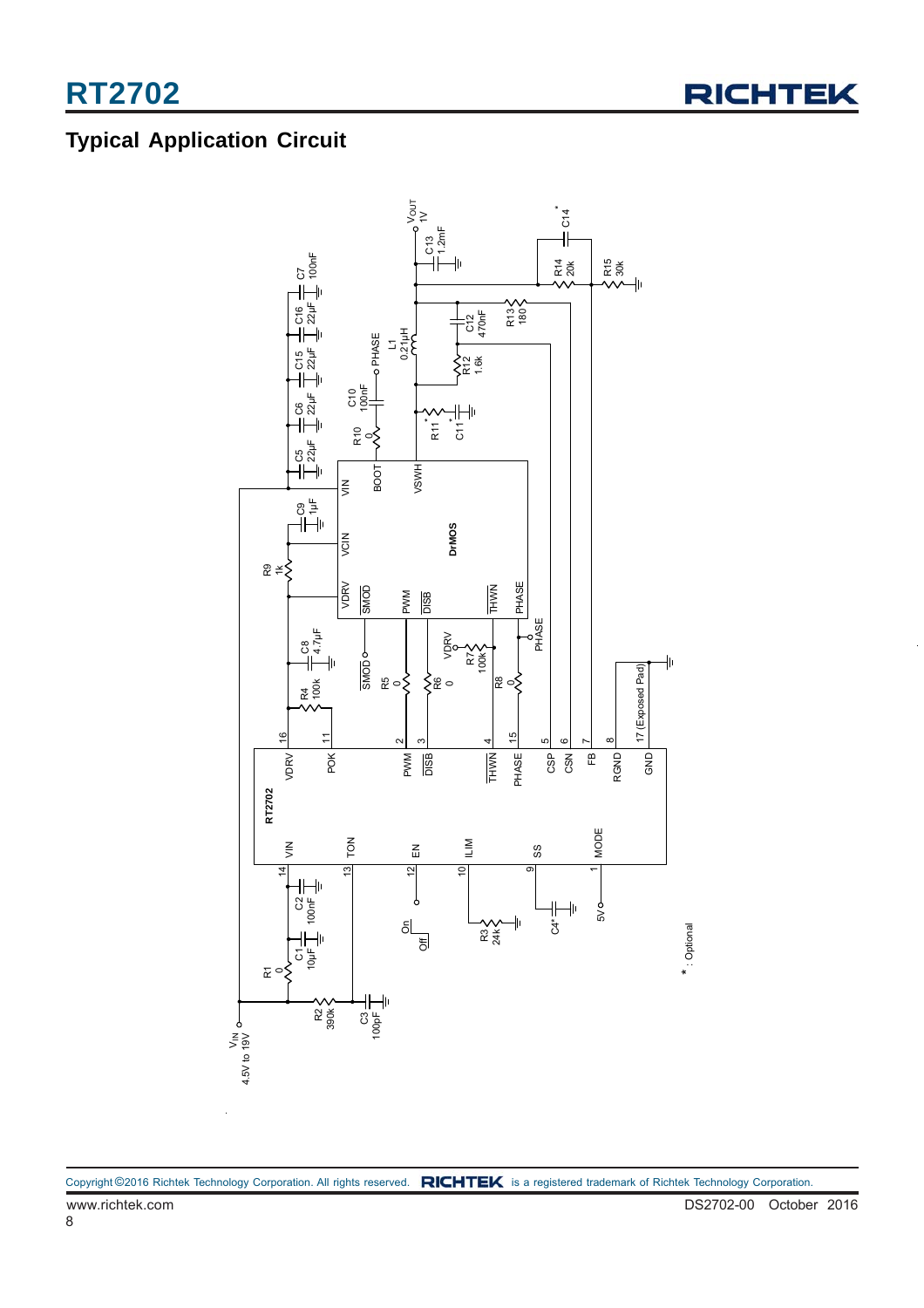



Copyright ©2016 Richtek Technology Corporation. All rights reserved. RICHTEK is a registered trademark of Richtek Technology Corporation.

DS2702-00 October 2016 www.richtek.com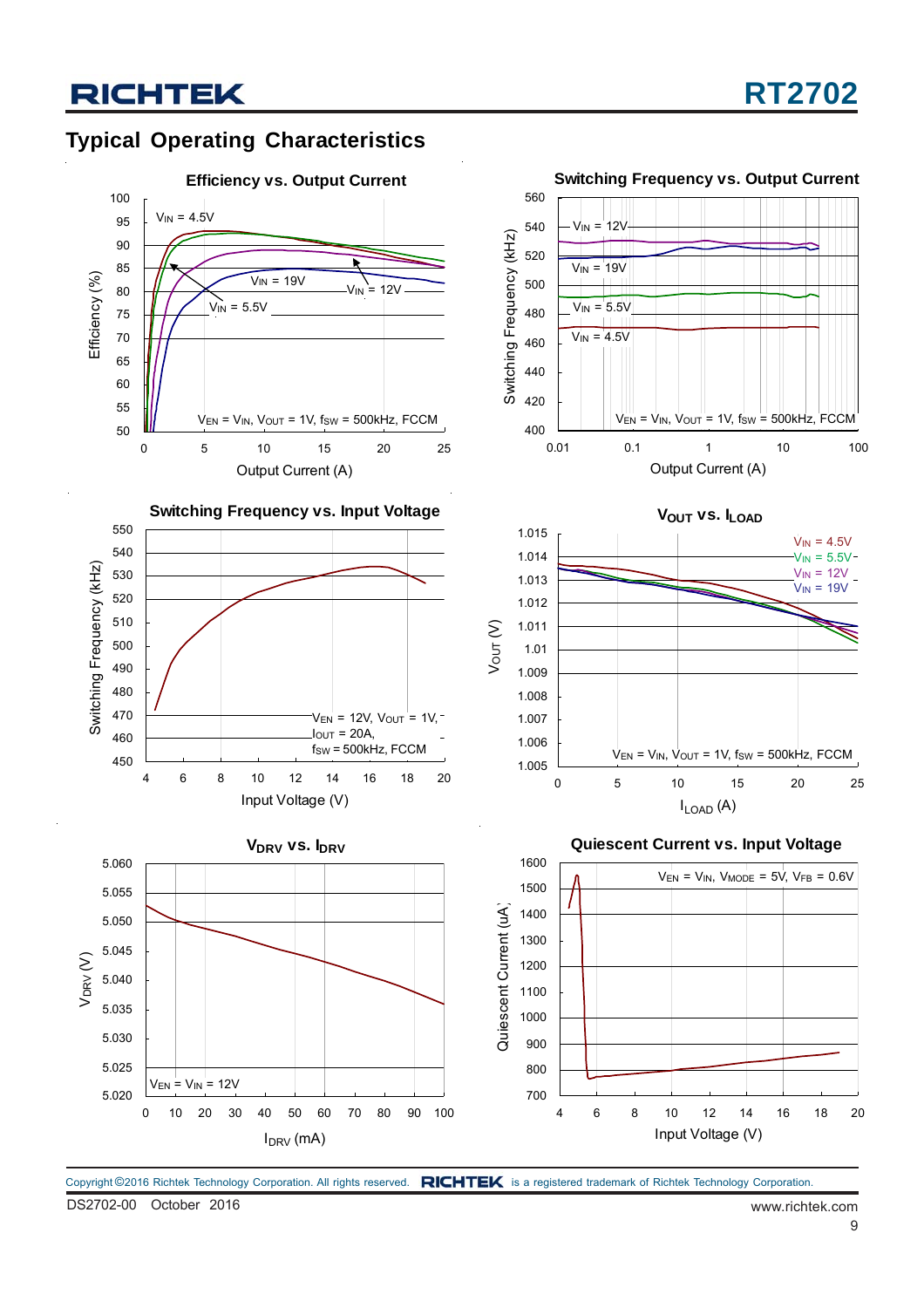

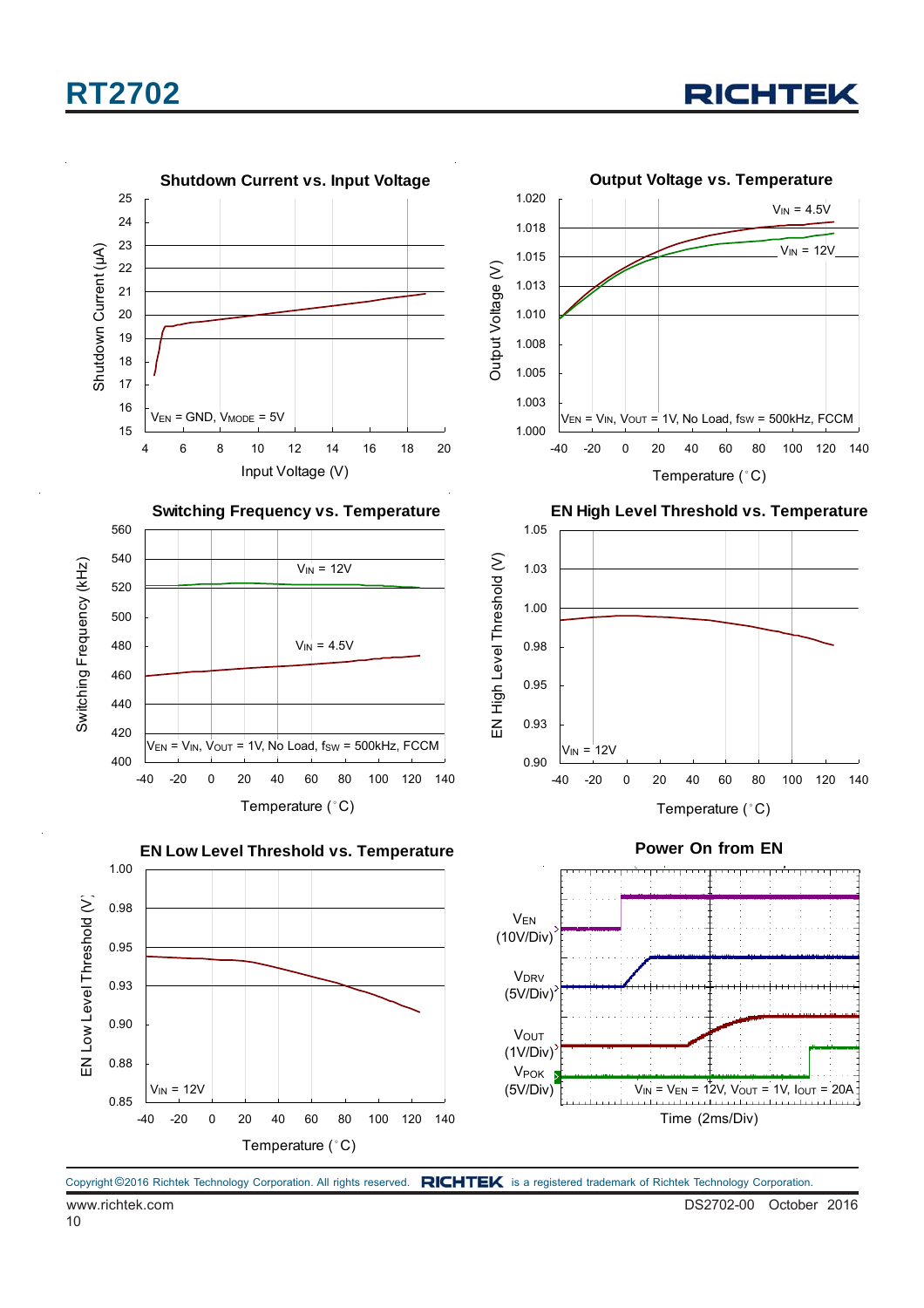

Copyright ©2016 Richtek Technology Corporation. All rights reserved. RICHTEK is a registered trademark of Richtek Technology Corporation.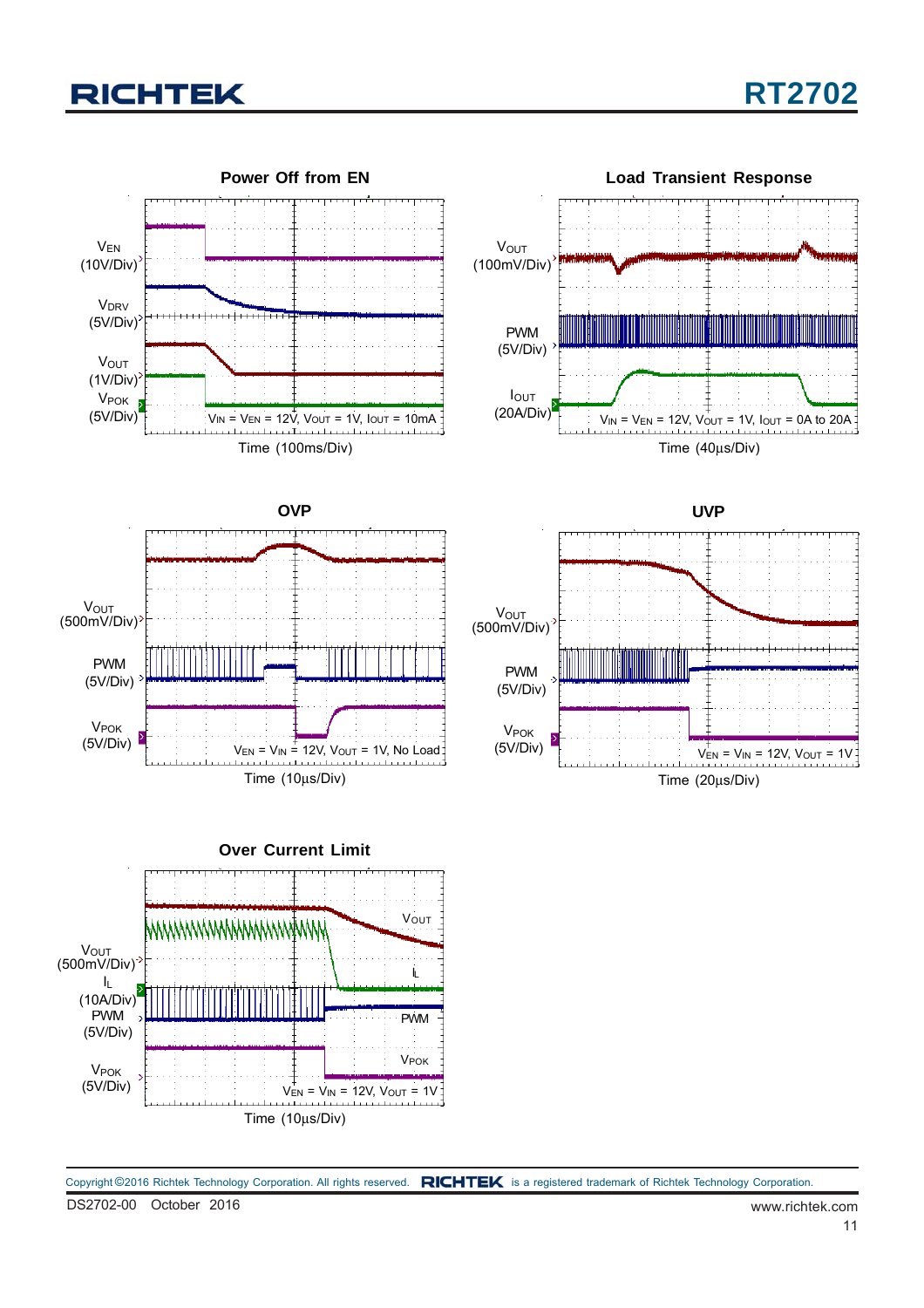### **Application Information**

The RT2702 is a high-efficiency and high-current synchronous buck controller designed to drive a DrMOS module. A COT (Constant-On-Time) PWM controller and PWM signal for DrMOS are integrated so that the external circuit is easily designed and the component count is reduced. The RT2702 adopts FCOT control technology that responds instantly to input voltage change. Besides, the RT2702 includes a 5V (VDRV) linear regulator, which can provide 5V voltage and at least 100mA current loading.

The topology circumvents the poor load transient timing problems of fixed-frequency current mode PWMs while avoiding the problems caused by widely varying switching frequency in conventional constant-on-time and constantoff-time PWM schemes.

The IC supports two modes transition function with various operating states, which include audio skipping mode (ASM) and forced-CCM mode (FCCM). These different operating eliminates audio-frequency modulation and states make the system efficiency as high as possible.

The device can operate at wide input voltage range from 4.5 V to 19V. It is capable of producing an output voltage as low as 0.6V. Other features include power good indication, external soft start setting, soft-off discharge function, OVP, UVP, Current Limit, precise DCR sense, and enable/disable control.

#### **PWM Operation**

The RT2702 integrates a Constant-On-Time PWM controller, and the controller provides the PWM signal which relies on the FB voltage comparing with internal reference voltage as shown in Figure 1. Refer to the function block diagram of the RT2702, the synchronous high side MOSFET of DrMOS will be turned on at the beginning of each cycle. After the internal one shot timer expires, the MOSFET will be turned off. The pulse width of this one shot is determined by the converter's input voltage and the output voltage to keep the frequency constant in a specific input voltage range. Another one shot sets a minimum off-time (275ns typ.). The on-time one shot will be triggered if the PWM comparator output is high, the low side switch current is below the current

limit threshold and the minimum off-time one shot has timed out.



Figure 1. Constant On-Time PWM Control

#### **On-Time Control**

A resistor,  $R_{TON}$ , is connected between VIN and TON generates on-time current forward to TON Gen. block. With different VIN voltage and  $R_{TON}$  value, the on-time current has different value. This on-time current charges an internal capacitor,  $C_{TON}$ , which is about 3.8pF, then the on-time will be the voltage on  $C_{TON}$  from 0V to  $V_{OUT}$ . Besides, the switching frequency,  $f_{SW}$ , is roughly determined by  $R_{TON}$ and  $C<sub>TON</sub>$  without a clock generator.

$$
t_{ON} = \frac{R_{TON} \times V_{OUT} \times 3.8p}{V_{IN} - 1.17}
$$

And the specific switching frequency  $f_{SW}$  is :

$$
f_{SW} = \frac{V_{OUT}}{V_{IN} \times t_{ON}}
$$

The recommended operating frequency is between 200kHz and 1.2MHz.

#### **Mode Selection**

The RT2702 operates under audio skipping mode (ASM) or force-CCM (FCCM) according to MODE pin voltage setting. If MODE voltage is pulled below 0.4V, controller turns on ASM function. If MODE voltage is higher than 1.2V, controller enters forced-CCM.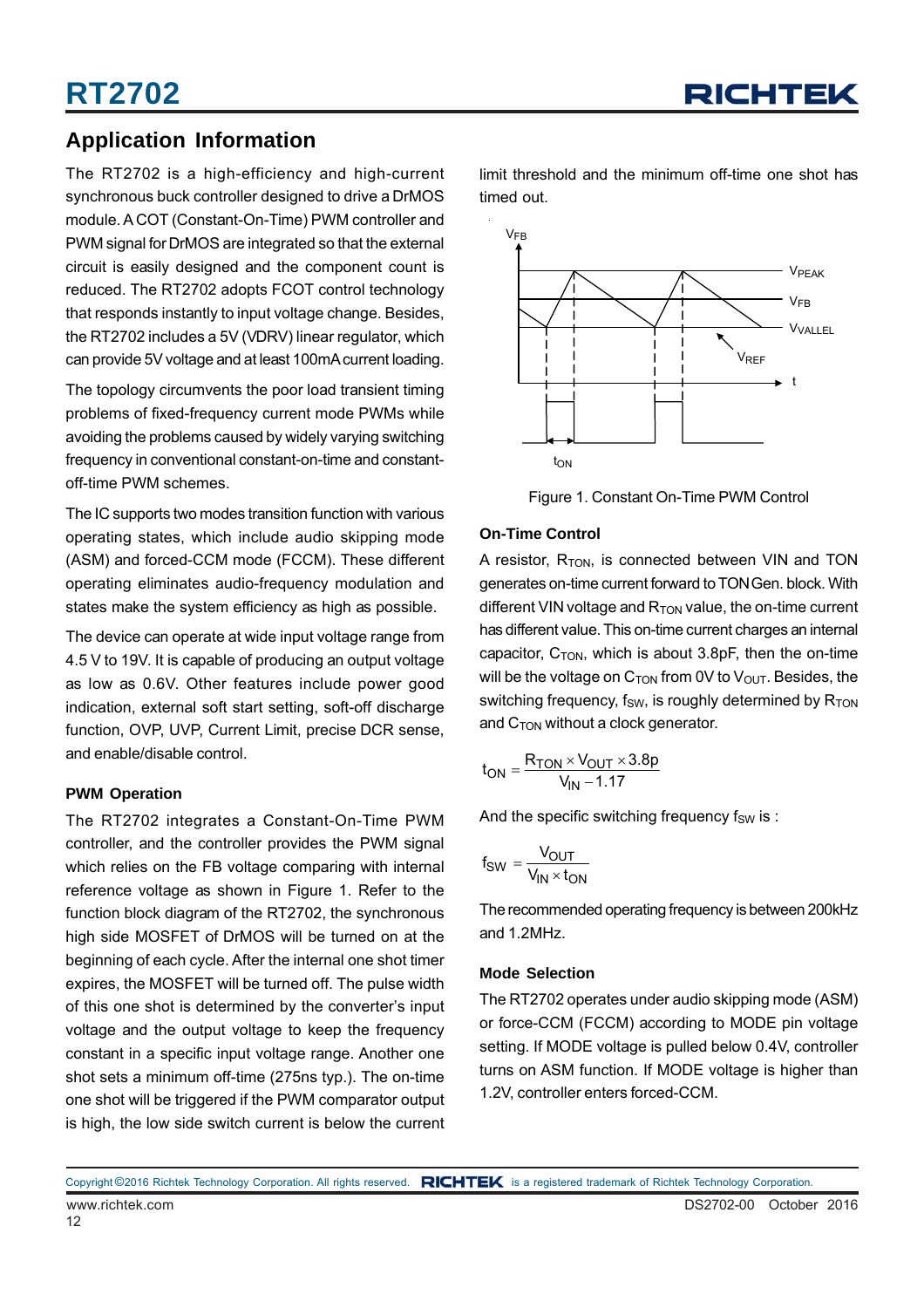#### **Audio Skipping Mode (ASM)**

The RT2702 activates a unique type of diode emulation mode with switching frequency of 30kHz, called audio skipping mode. This mode eliminates audio-frequency modulation that would otherwise be present when a lightly loaded controller automatically skips pulses. In audio skipping mode, if the PWM switching frequency is lower than 30kHz, controller will force PWM go low to turn on low-side switch of DrMOS. When FB is discharged to V<sub>REF</sub>, then a regular PWM pair is generated. Thus, the sequence of PWM signal would be HiZ-state, low-state, high-state, low-state, and back to HiZ-state.

#### **Forced-CCM Mode (FCCM)**

The low noise, forced-CCM mode disables the zerocrossing comparator, which means PWM signal won't have HiZ-state anymore unless negative over current protection is toggled. This causes the inductor current to reverse at light loads as the PWM loop needs to maintain a duty ratio  $V_{\text{OUT}}/V_{\text{IN}}$ . The benefit of forced-CCM mode is to keep the switching frequency fairly constant.

#### **Power-On Reset (POR) and UVLO**

Power-on reset (POR) occurs when  $V_{IN}$  rises above to approximately 4.5V (maximum), the RT2702 will prepare the PWM for operation. Once the input voltage decreases by approximately 500mV, the VIN under voltage-lockout (UVLO) circuitry will disable the external driver by setting DISB low.

#### **Enable and Disable**

EN controls the power-up sequencing of the linear regulator (VDRV) and buck controller. The RT2702 remains in shutdown if the EN pin is lower than 0.4V. When EN pin rises above the 1.2V, the RT2702 will begin a new initialization and soft-start procedure.

#### **Linear Regulator (VDRV)**

The RT2702 contains a 5V (VDRV) linear regulator, which can afford at least 100mA loading. This regulator will be turned on only when  $V_{IN}$  rises above POR threshold 4.5V and EN is higher than 1.2V.

#### **External Driver Enable (DISB)**

The RT2702 provides an output pin DISB to turn on/off external DrMOS. When the linear regulator VDRV softstart is finished, DISB will be pulled high to 5V. Then the RT2702 begins the soft-start procedure. In addition, if UVP or OTP occurs, DISB will be pulled low to disable DrMOS until the protections are clean.

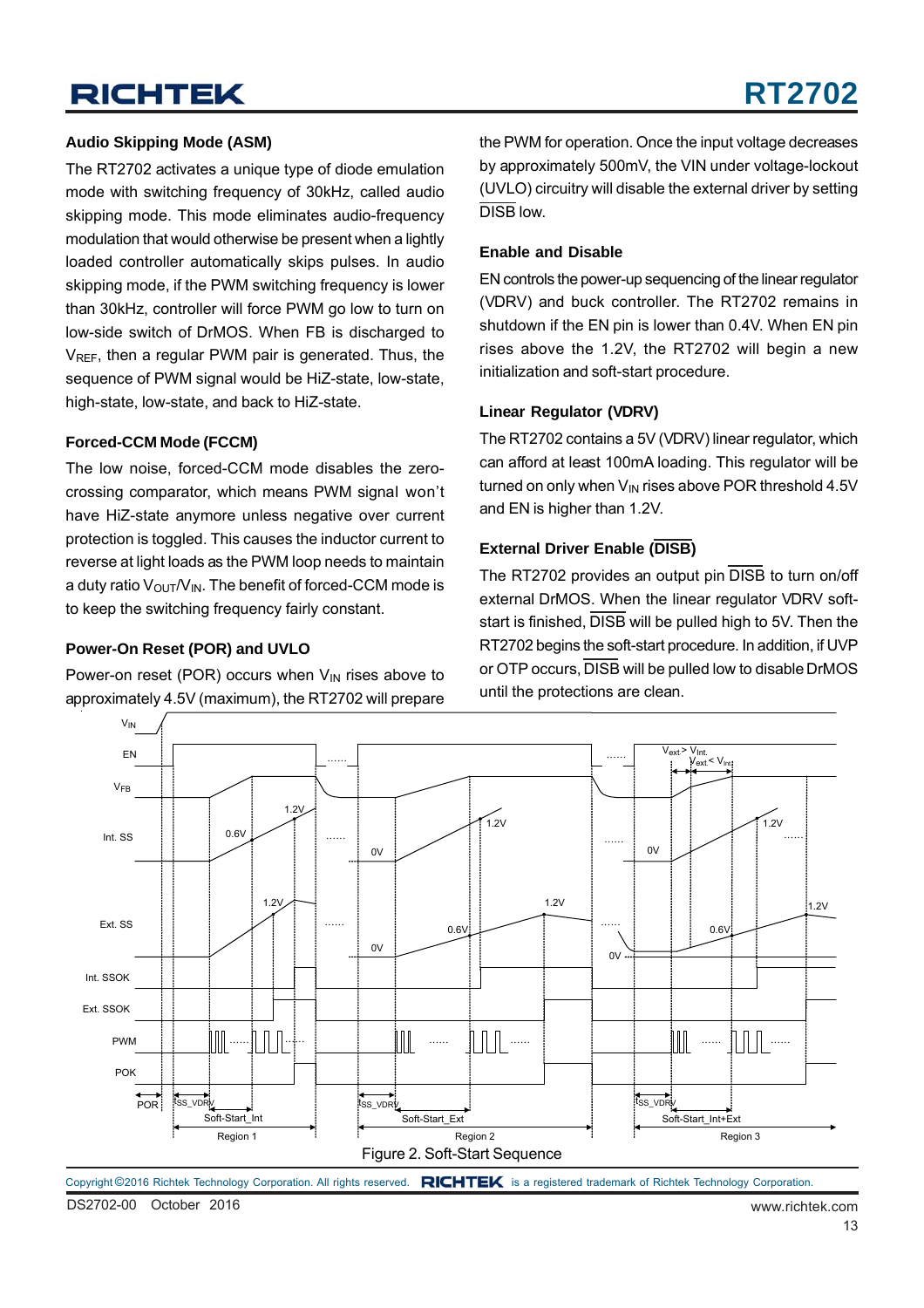#### **Soft-Start**

The RT2702 provides both internal soft-start function and external soft-start function. The soft-start function is implemented to prevent large inrush current and output voltage overshoot during the start-up procedure. The softstart function automatically begins once the chip is enabled.  $V_{FB}$  will follow neither internal nor external softstart voltage ramp, depends on which ramp has lower voltage. Since VDRV also has soft-start ramp, thus  $V_{FB}$ will begin ramping up after 3ms to 4ms from EN high.

As the region1 shown in the Figure 2, since external ramp is quicker and higher than internal ramp, thus  $V_{FB}$  follows internal ramp during soft-start procedure.  $V_{FB}$  will no longer follow internal ramp when it is close to  $V_{REF}$ , which is 0.6V, and sticks to the  $V_{REF}$ . The internal soft-start time is designed as a typical value 3ms from 10% to 90% VREF. Soft-start procedure is finished after internal ramp rises above 1.2V, in the meantime, int. SSOK will be asserted high, and POK can be asserted high if OVP and UVP are not triggered.

As the region2 shown in the Figure 2, because external ramp is slower and lower than internal ramp, thus  $V_{FB}$ tracks external ramp during soft-start procedure. The behavior is similar to region1 except that soft-start time period is programmed. Note that SS pin would be left floating after both int. and ext. SSOK are asserted high to avoid SS pin having further disturbance to the loop. The function block diagram of SS pin is shown in Figure 3 below. The RT2702 starts sourcing 10 $\mu$ A toward C<sub>SS</sub> which is connected to SS pin. SS pin would be discharged when system shuts down or re-starts up.

The external soft-start time can be calculated as :

$$
t_{SS\_Ext.} = \frac{C_{SS} \times V_{REF}}{10 \mu A}
$$

Where  $V_{REF}$  is 0.6V, and  $C_{SS}$  is the external capacitor placed between SS pin and GND.

Soft-Start Control Block



Figure 3. Soft-Start Control Block.

As the region3 shown in the Figure 2, if system is enabled with SS pin having residual voltage, then  $V_{FB}$  follows internal ramp in the beginning since the voltage of internal ramp is lower than external ramp( $V_{ext} > V_{int}$ ). Afterwards,  $V_{FB}$  begins to track external ramp when the voltage of external ramp is lower than internal ramp( $V_{Ext.}$  <  $V_{int.}$ ).

#### **POK**

The POK pin is the output of an open-drain buffer, thus it requires a pull-up resistor. POK goes high when soft-start is finished and has no UVP nor OVP.

#### **Current Limit**

The RT2702 provides cycle-by-cycle current limit control by comparing the  $C_{\text{SEN}}$  voltage  $V_{\text{CSEN}}$  and  $R_{\text{CS}}$  voltage  $V_{\text{CS}}$ of DCR circuitry to determine the turn-on timing of PWM. The current limit circuit employs a unique "valley" current sensing algorithm as shown in Figure 4. If the magnitude of the C<sub>SEN</sub> voltage signal of DCR circuitry is above the current limit threshold, the PWM is not allowed to initiate a new cycle. Thus, the current to the load exceeds the average output inductor current. Eventually, output drops lower than the under-voltage protection threshold, inducing IC shutdown.

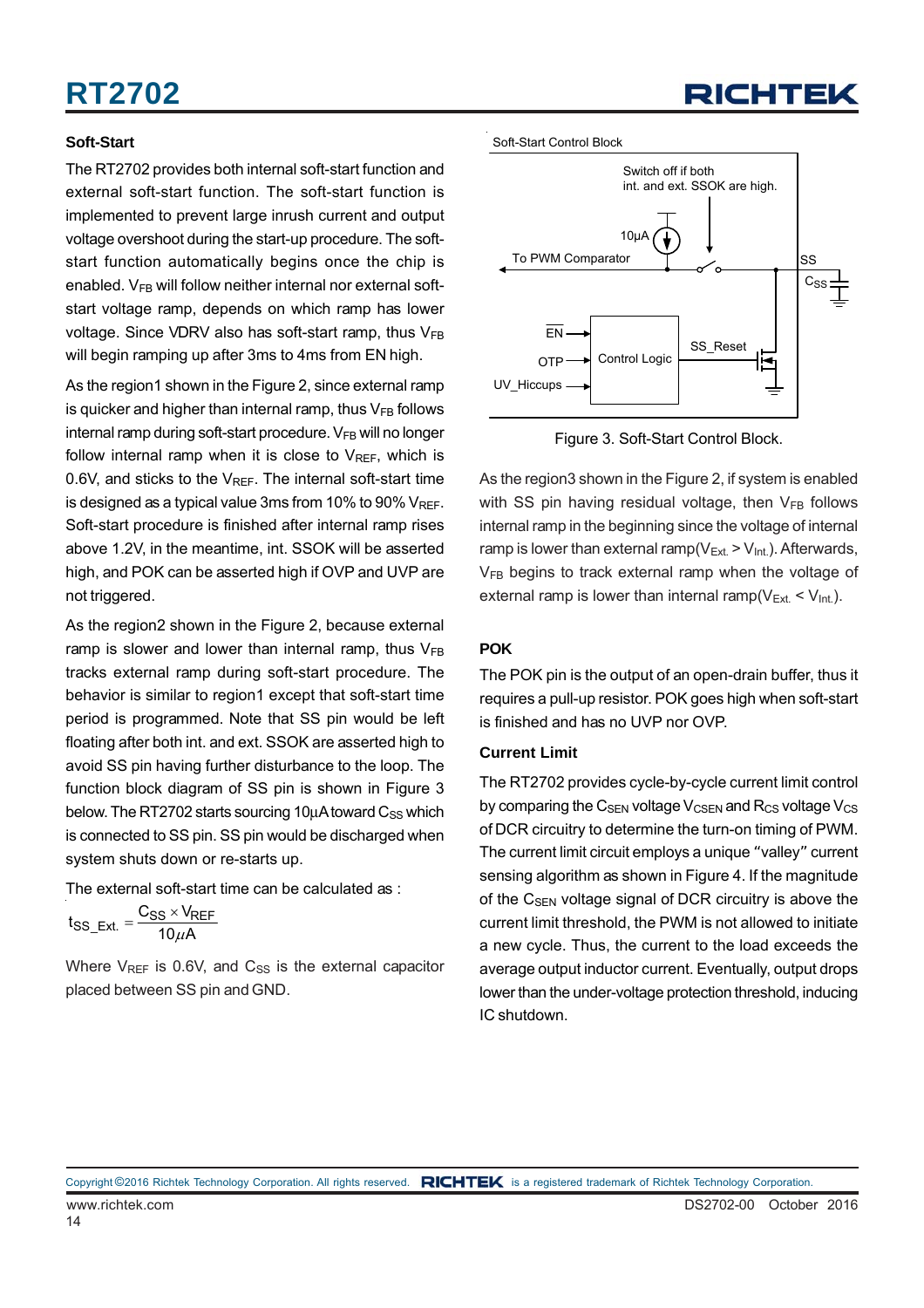### **CHTEK**



Figure 4. "Valley" Current Limit

#### **Current Limit Threshold Setting**

Current limit threshold can be set by two resistors, one is  $R_{ILIM}$  between ILIM and GND, and other is  $R_{CS}$  of the DCR circuit, as shown in Figure 5. Once V<sub>IN</sub> exceeds the POR threshold and chip is enabled, an internal voltage source 1.2V will be generated, and then the current  $I_{\text{II IM}}$  will flow through  $R_{ILIM}$ . In Figure 5,  $I_{ILIM}$  is mirrored to flow through R<sub>CS</sub> of the DCR circuit by current mirror, and then the voltage  $V_{CS}$  will be generated. With the DCR circuit, the  $C_{SEN}$  voltage  $V_{CSEN}$  is inductor current  $I_L$  multiplied by inductor DCR R<sub>L,DCR</sub>. By using an internal comparator in the RT2702, when  $V_{\text{CSEN}}$  valley is higher than the current limit protection threshold  $V_{CS}$ , the PWM is not allowed to initiate a new cycle.

Therefore,  $R_{ILIM}$  can be determined using the following equation :

$$
R_{ILIM} = \frac{1.2 \times R_{CS}}{I_{L,VALLEY} \times R_{L,DCR}}
$$

where I<sub>L,VALLEY</sub> represents the desired inductor limit current (valley inductor current).

Besides, in order to ensure the IL waveform can be reflected on  $V_{CSEN}$ , the time constant setting should follow the equation below :

$$
R_{SEN} \times C_{SEN} = \frac{L}{R_{L,DCR}}
$$



Figure 5. External Current Limit Setting

#### **Thermal Compensation for Current Sense**

Since the copper wire of inductor has a positive temperature coefficient. And hence, temperature compensation is necessary for the lossless inductor current sense. Figure 6 shows the thermal compensation method for current sense circuit that is not only simple but also effective way to compensate temperature variation. An NTC thermistor is employed in the thermal compensation network, and it can be used to compensate DCR variation when temperature is changed. Usually, R<sub>P</sub> is set equal to  $R_{NTC}(25^{\circ}C)$ . R<sub>S</sub> is selected to linearize the NTC's temperature characteristic. For a given  $R<sub>NTC</sub>$ ,  $R<sub>SEN</sub>$ and  $R<sub>S</sub>$  can be obtained to compensate the temperature variation of the sense resistor. Besides, the optional C<sub>BYPASS</sub> is used to reduce noise to affect the current sense network.



Figure 6. Thermal Compensation Method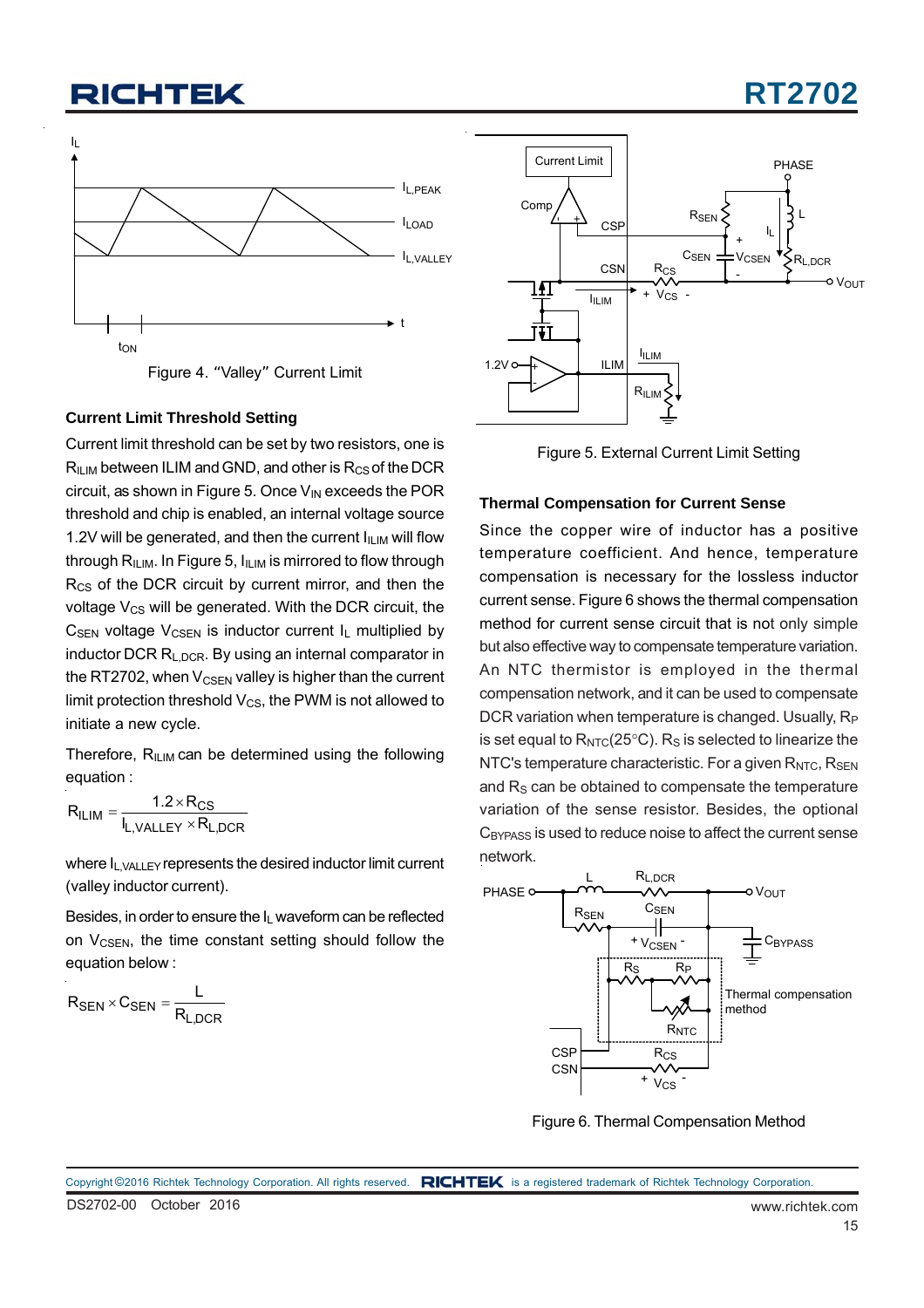#### Let

 $R_{\text{FOL}} = R_{\text{S}} + (R_{\text{P}} / /R_{\text{NTC}})$ 

According to current sense network and temperate, the corresponding equation is represented as follows :

$$
\frac{L}{R_{L,DCR}} = C_{SEN} \times \frac{R_{EQU} \times R_{SEN}}{R_{EQU} + R_{SEN}}
$$

Next, let

$$
m = \frac{L}{R_{L,DCR} \times C_{SEN}}
$$

Then

 $m \times \left(R_{\text{SEN}} + R_{\text{S}} + \frac{R_{\text{NTC}} \times R_{\text{P}}}{R_{\text{NTC}} + R_{\text{P}}}\right) = R_{\text{SEN}} \times \left(R_{\text{S}} + \frac{R_{\text{NTC}} \times R_{\text{P}}}{R_{\text{NTC}} + R_{\text{P}}}\right)$ 

Step 1 : Given the two system temperature  $T_L$  and  $T_H$  at which are compensated.

Step 2 : Two equations can be listed as

$$
m(T_L) \times \left(R_{SEN} + R_S + \frac{R_{NTC}(T_L) \times R_P}{R_{NTC}(T_L) + R_P}\right)
$$
\n
$$
= R_{SEN} \times \left(R_S + \frac{R_{NTC}(T_L) \times R_P}{R_{NTC}(T_L) + R_P}\right)
$$
\n
$$
m(T_H) \times \left(R_{SEN} + R_S + \frac{R_{NTC}(T_H) \times R_P}{R_{NTC}(T_H) + R_P}\right)
$$
\n
$$
= R_{SEN} \times \left(R_S + \frac{R_{NTC}(T_H) \times R_P}{R_{NTC}(T_H) + R_P}\right)
$$

Step 3 : Since  $R_p$  is usually set equal to  $R_{\text{NTC}}(25^{\circ}C)$ , two unknowns,  $R_{\text{SEN}}$  and  $R_{\text{S}}$ , can be calculated using two equations.

#### **Output Over-Voltage Protection (OVP)**

The voltage on the FB pin is monitored for over-voltage protection. When the FB voltage exceeds 12.5% of its set voltage threshold, over-voltage protection is triggered, then the signal of POK and PWM go low. This behavior should command DrMOS to discharge the output capacitor. A 10μs delay is applied to OVP detection circuit to prevent false trigger.

Besides, anti-overshoot(AOS) would be triggered when  $V_{FB}$  is above 642mV (V<sub>REF</sub> + 42mV) and then PWM becomes tri-state. Thus more power, which is stored in inductor, would be eliminated by the body diode of LSMOS in DrMOS, and prevents  $V_{\text{OUT}}$  from having too much overshoot. If inductor has too much power stored in itself,

then AOS won't be able to prevent system from triggering OVP. In this case, OVP would over-write AOS behavior, makes PWM go low and intends to discharge  $V_{OUT}$  with negative current on inductor.

#### **Output Under-Voltage Protection (UVP)**

The FB voltage is monitored for under voltage protection. When the FB voltage is less than 12.5% of its set voltage threshold during normal operation, under-voltage protection is triggered, then the signal of POK and DISB to be low. This behavior should turn off DrMOS. When UVP is triggered, the controller begins hiccup procedure and reboost after 20ms. A 10μs delay is applied to UVP detection circuit to prevent false trigger.

#### **Over-Thermal Protection (OTP)**

The RT2702 features an over-thermal protection circuitry to prevent damage from excessive heat dissipation. The OTP function occurs when the die temperature exceeds 150°C, then DISB goes low and turns off internal linear regulator. Once the junction temperature is cooled down by approximately 25°C, the RT2702 will reboost from the beginning.

#### **Thermal Shutdown Detection (THWN)**

The RT2702 has a thermal shutdown detection input THWN pin for external driver DrMOS. The RT2702 will pull low DISB if the voltage of thermal warning flag is lower than 0.4V.

#### **Output Voltage Setting**

The output voltage waveform is shown as Figure 7, which can be adjusted from 0.6V to 3.3V by setting the feedback resistors,  $R_{FB1}$  and  $R_{FB2}$  (see Figure 8). Choose  $R_{FB2}$  to be approximately 30k and solve for  $R_{FB1}$  using the equation below :

$$
V_{OUT} = V_{REF} \times \left(1 + \frac{R_{FB1}}{R_{FB2}}\right)
$$

where the  $V_{REF}$  is 0.6V (typical), and the recommended output voltage range is between 0.6V and 3V.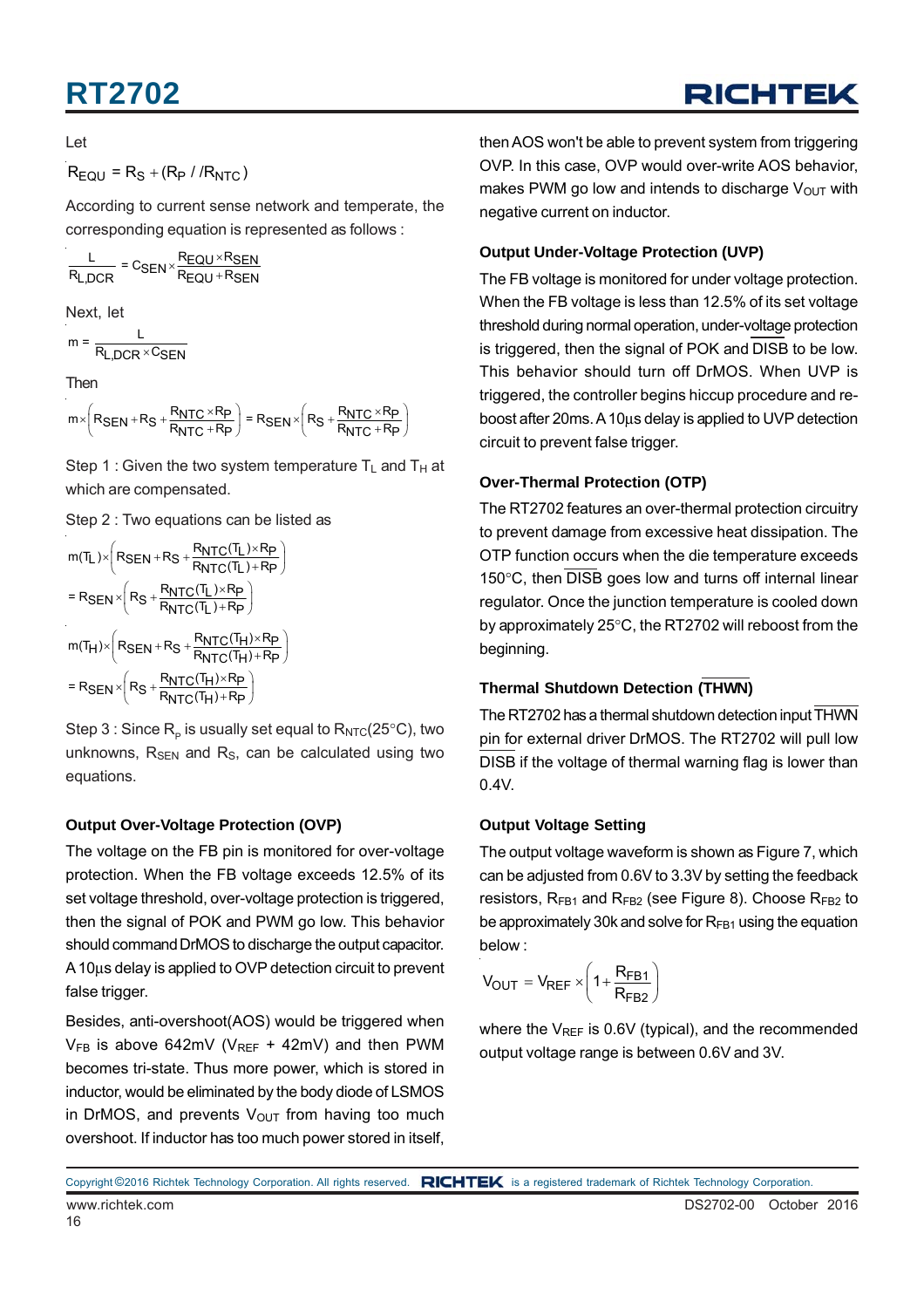





Figure 8. Setting with a Resistive Voltage Divider

#### **Output Inductor Selection**

Inductor plays an important role in step-down converters because the energy from the input power rail is stored in it and then released to the load. From the viewpoint of efficiency, the dc resistance (DCR) of inductor should be as small as possible to minimize the copper loss. In addition, because inductor cost most of the board space, its size is also important. Low profile inductors can save board space especially when the height has limitation. However, low DCR and low profile inductors are usually cost ineffective. The switching frequency (on-time) and operating point (% ripple or LIR) determine the inductor value as shown below :

$$
L = \frac{t_{ON} \times (V_{IN} - V_{OUT})}{LIR \times I_{LOAD(MAX)}}
$$

where LIR is the ratio of the peak-to-peak ripple current to the average inductor current.

Find a low-loss inductor having the lowest possible DC resistance that fits in the allotted dimensions. Ferrite cores are often the best choice, although powdered iron is inexpensive and can work well at 200kHz. The core must be large enough not to saturate at the peak inductor current, I<sub>PFAK</sub>:

**RT2702**

 $I_{PEAK} = I_{LOAD(MAX)} + [(LIR/2) \times I_{LOAD(MAX)}]$ 

This inductor ripple current also impacts transient-response performance, especially at low  $V_{IN} - V_{OUT}$  differences. Low inductor values allow the inductor current to slew faster, replenishing charge removed from the output filter capacitors by a sudden load step. The peak amplitude of the output transient  $(V_{SAG})$  is also a function of the output transient.  $V_{SAG}$  also features a function of the maximum duty factor, which can be calculated from the on-time and minimum off-time :

$$
V_{SAG} = \frac{(\Delta I_{LOAD})^2 \times L(t_{ON} + t_{OFF\_MIN})}{2 \times C_{OUT} \times [V_{IN} \times t_{ON} - V_{OUT} \times (t_{ON} + t_{OFF\_MIN})]}
$$

where minimum off-time, toFF\_MIN, is 275ns typically.

#### **Output Capacitor Selection**

The output filter capacitor must have low enough ESR to meet output ripple and load-transient requirements, yet have high enough ESR to satisfy stability requirements. Also, the capacitance must be high enough to absorb the inductor energy going from a full-load to no-load condition without tripping the OVP circuit.

For CPU core voltage converters and other applications where the output is subject to violent load transients, the output capacitor's size depends on how much ESR is needed to prevent the output from dipping too low under a load transient. Ignoring the sag due to finite capacitance :

$$
ESR \leq \frac{V_{P-P}}{I_{LOAD(MAX)}}
$$

In non-CPU applications, the output capacitor's size depends on how much ESR is needed to maintain an acceptable level of output voltage ripple :

$$
ESR \leq \frac{V_{P-P}}{LIR \times I_{LOAD(MAX)}}
$$

where  $V_{P-P}$  is the peak-to-peak output voltage ripple.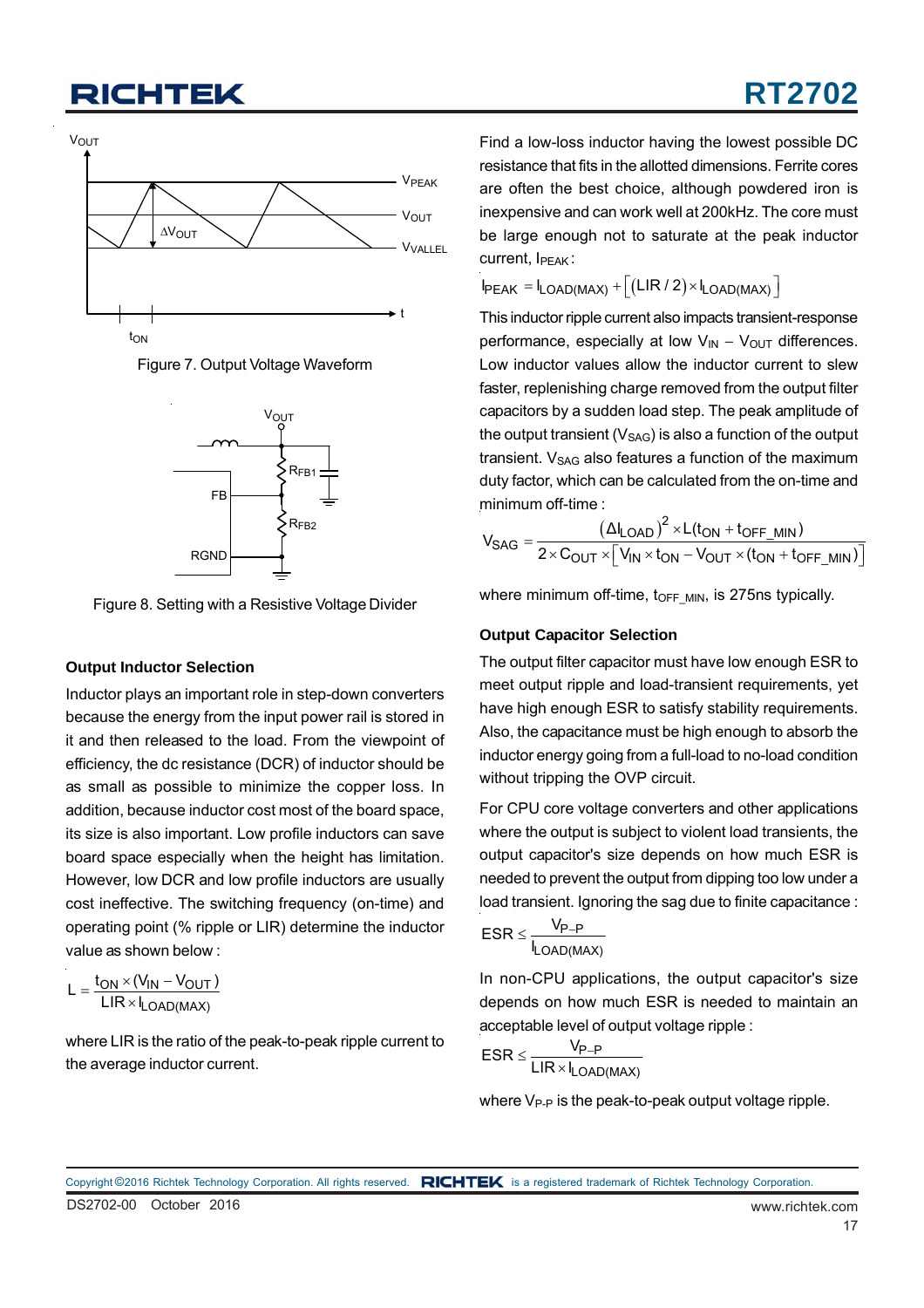Organic semiconductor capacitor(s) or specialty polymer capacitor(s) are recommended.

The amount of overshoot due to stored inductor energy can be calculated as :

$$
V_{SOAR} = \frac{(\text{I}_{PEAK})^2 \times L}{2 \times C_{OUT} \times V_{OUT}}
$$

where  $I_{\text{PFAK}}$  is the peak inductor current.

#### **Thermal Considerations**

The junction temperature should never exceed the absolute maximum junction temperature  $T_{J(MAX)}$ , listed under Absolute Maximum Ratings, to avoid permanent damage to the device. The maximum allowable power dissipation depends on the thermal resistance of the IC package, the PCB layout, the rate of surrounding airflow, and the difference between the junction and ambient temperatures. The maximum power dissipation can be calculated using the following formula :

#### $P_{D(MAX)} = (T_{J(MAX)} - T_A) / \theta_{JA}$

where  $T_{J(MAX)}$  is the maximum junction temperature,  $T_A$  is the ambient temperature, and  $\theta_{JA}$  is the junction-to-ambient thermal resistance.

For continuous operation, the maximum operating junction temperature indicated under Recommended Operating Conditions is 125°C. The junction-to-ambient thermal resistance,  $\theta_{JA}$ , is highly package dependent. For a WQFN-16L 3x3 package, the thermal resistance,  $\theta_{JA}$ , is 30°C/W on a standard JEDEC 51-7 high effective-thermalconductivity four-layer test board. The maximum power dissipation at  $T_A = 25^{\circ}$ C can be calculated as below :

P<sub>D(MAX)</sub> = (125°C – 25°C) / (30°C/W) = 3.33W for a WQFN-16L 3x3 package

The maximum power dissipation depends on the operating ambient temperature for the fixed  $T_{J(MAX)}$  and the thermal resistance,  $θ_{JA}$ . The derating curves in Figure 9 allows the designer to see the effect of rising ambient temperature on the maximum power dissipation.



RICHTEL



#### **Layout Considerations**

Layout is very important in high frequency switching converter design. If designed improperly, the PCB could radiate excessive noise and contribute to converter instability. Certain points must be considered before starting a layout for the RT2702.

- Connecting capacitors to VIN and VDRV are recommended. Place these capacitors close to the IC.
- $\triangleright$  Keep current limit setting network as close as possible to the IC. Routing of the network should avoid coupling to high voltage switching node.
- Connections from the RT2702 to DrMOS should be as short as possible to reduce stray inductance.
- All sensitive analog traces and components such as TON, EN, ILIM, SS, FB, CSN, CSP, POK, MODE, PWM,  $\overline{DISB}$ , THWN, GND and RGND should be placed away from high voltage switching nodes such as PHASE nodes to avoid coupling. Use internal layer(s) as ground plane(s) and shield the feedback trace from power traces and components.
- Current sense connections must always be made using Kelvin connections to ensure an accurate signal, with the current limit resistor located at the device.
- Power sections should connect directly to ground plane(s) using multiple vias as required for current handling (including the chip power ground connections). Power components should be placed to minimize loops and reduce losses.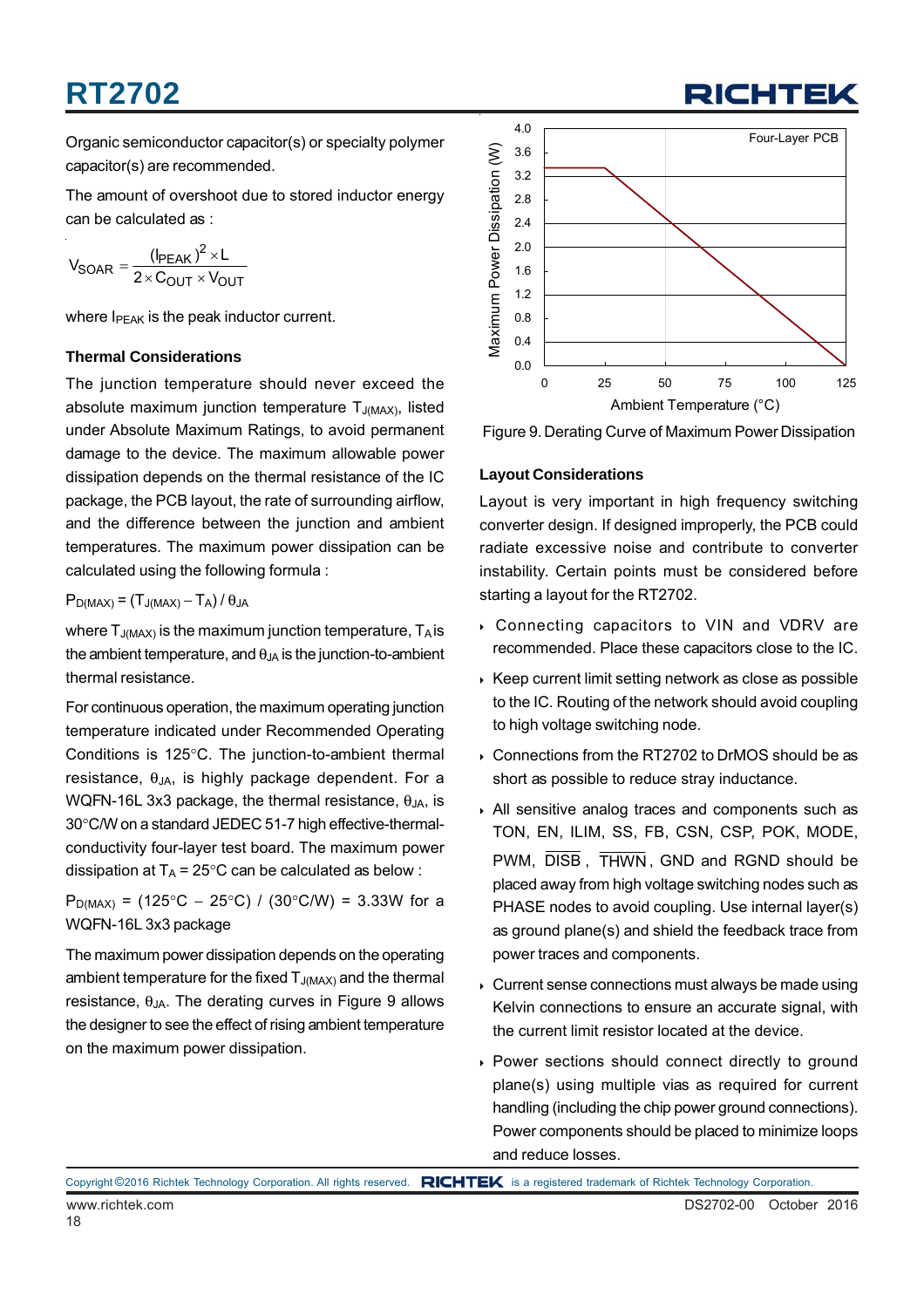#### **Layout Guideline of Current Sense Circuit**

An example of PCB layout guide is shown in Figure 10 for reference.



Figure 10. PCB Layout Guide

- In general, the small signal nets can be narrow and routed with 10 to 15 mil wide traces.
- The rule of thumb of the gap between is 1~2xtrace width.
- Clearance from other aggressor is 3xtrace width.